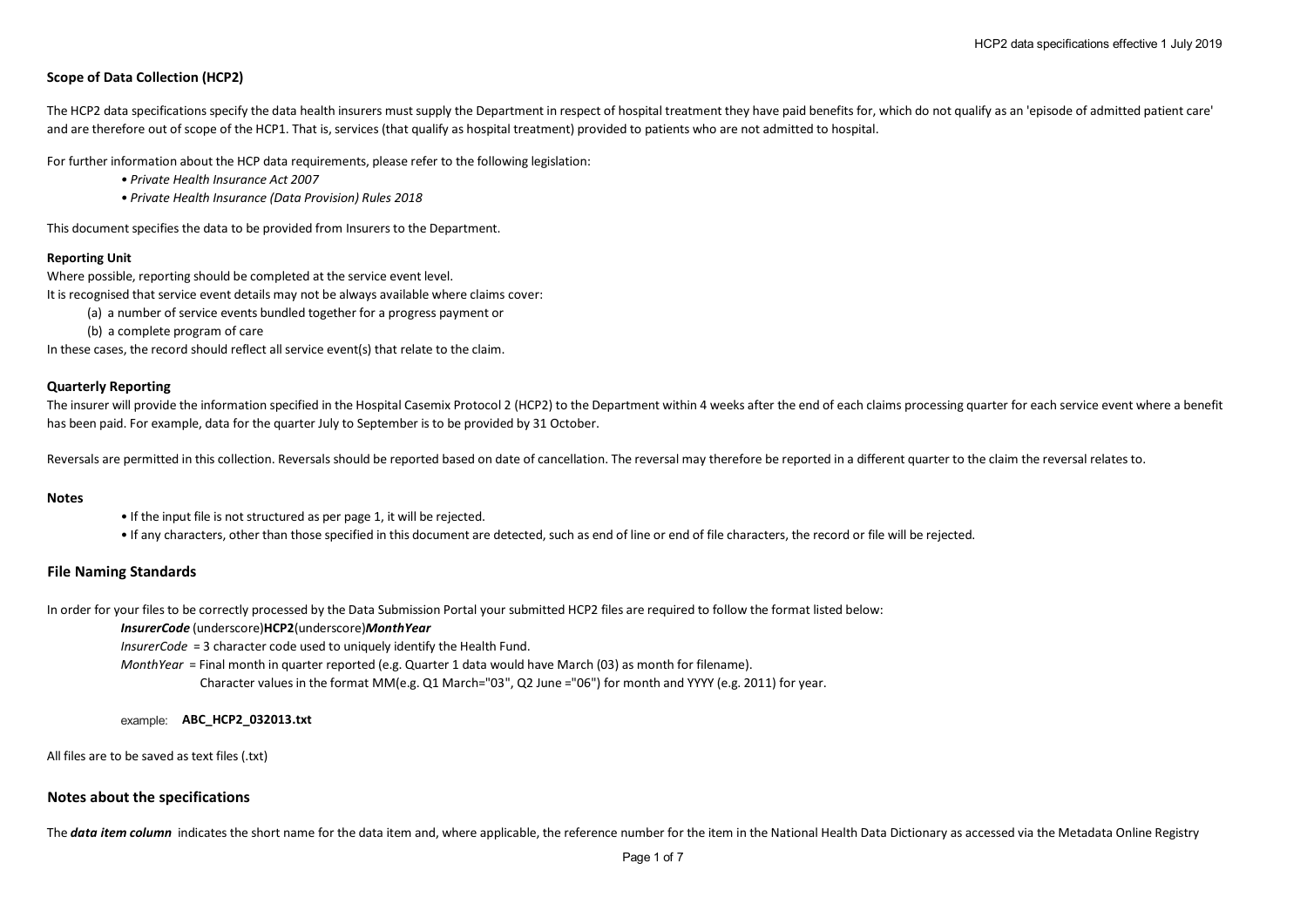The *obligation column* indicates whether provision of each particular data item is:

• MAA – Mandatory for all public and private hospitals (including day facilities)

The *position column* indicates the position within the fixed file format that each data item is to be reported.

The *type and size column* indicates the number and type of character/s the data item should contain where:

• A indicates the data item contains alphanumeric characters (alphabetic, numeric and other special characters). Data must be left justified.

• N indicates the data item contains numeric characters (numbers 0 to 9) only. Data items must be right justified and zero-prefixed to fully fill the item unless otherwise stated in the coding description.

The *format column* indicates the format of the characters of the data item:

*• DDMMYYYY* indicates the data item contains date information where DD represents the day, MM represents the month and YYYY represents the century and year. For example, 5 July 2006 would be entered 05072006

- *hhmm* indicates the data item contains time information based on a 24-hour clock, where hh represents the hour and mm represents the minutes. For example 2.35pm would be entered 1435.
- *blank filled* , in relation to a data item, means that the data item is filled with blank spaces.
- *zero filled* , in relation to a data item, means that the data item is filled with zeros.
- *zero prefix* means that leading zeros are to be inserted if necessary to ensure that the number of characters in the entry matches the data item size specified for the item.
- *Charges & Benefits* supply in dollars and cents (omit decimal point) with leading zeros to fully fill item. Negative amounts are permitted for reversals. An entry of 000000000 means that no benefit/charge was recorded.

See the coding description column for any other special formatting requirements.

The *repetition column* indicates the number of times the data item is repeated within the data file.

The **coding description column** provides the definition for the data item, valid values and any additional information to clarify what data should be reported and how. If a METeOR reference is indicated in the data item column, refer to the National Health Data Dictionary for definition and collection methods.

The *edit rules column* outlines the edit checks the Department will run the data through in the Department's Enterprise Data Warehouse. These are split into critical errors where data will be rejected and warnings where data will be identified.

The *error codes column* indicates the error code attributed to each of the edit checks.

#### **Definitions/Acronyms**

## In this document:

*hospital* means a facility for which there is in force a Ministerial declaration that the facility is hospital under subsection 121-5(6) of the *Private Health Insurance Act 2007* . *hospital treatment* is treatment (including the provision of goods and services) provided to a person with the intention to manage a disease, injury or condition, either at a hospital or with direct involvement of the hospital, by either a person who is authorised by a hospital to provide the treatment or under the management or control of such a person (subsection 121-5, *Private Health Insurance Act 2007* ).

Exclusions to hospital treatment (eg treatment provided in an emergency department of a hospital) are specified in the Private Health Insurance (Health Insurance Business) Rules 2010, Part 3, Rule 8. Inclusions to hospital treatment (eg some Chronic Disease Management Programs not involving prevention) are specified in the Private Health Insurance (Health Insurance Business) Rules 2010, Part 3.

*insurer* means a private health insurer.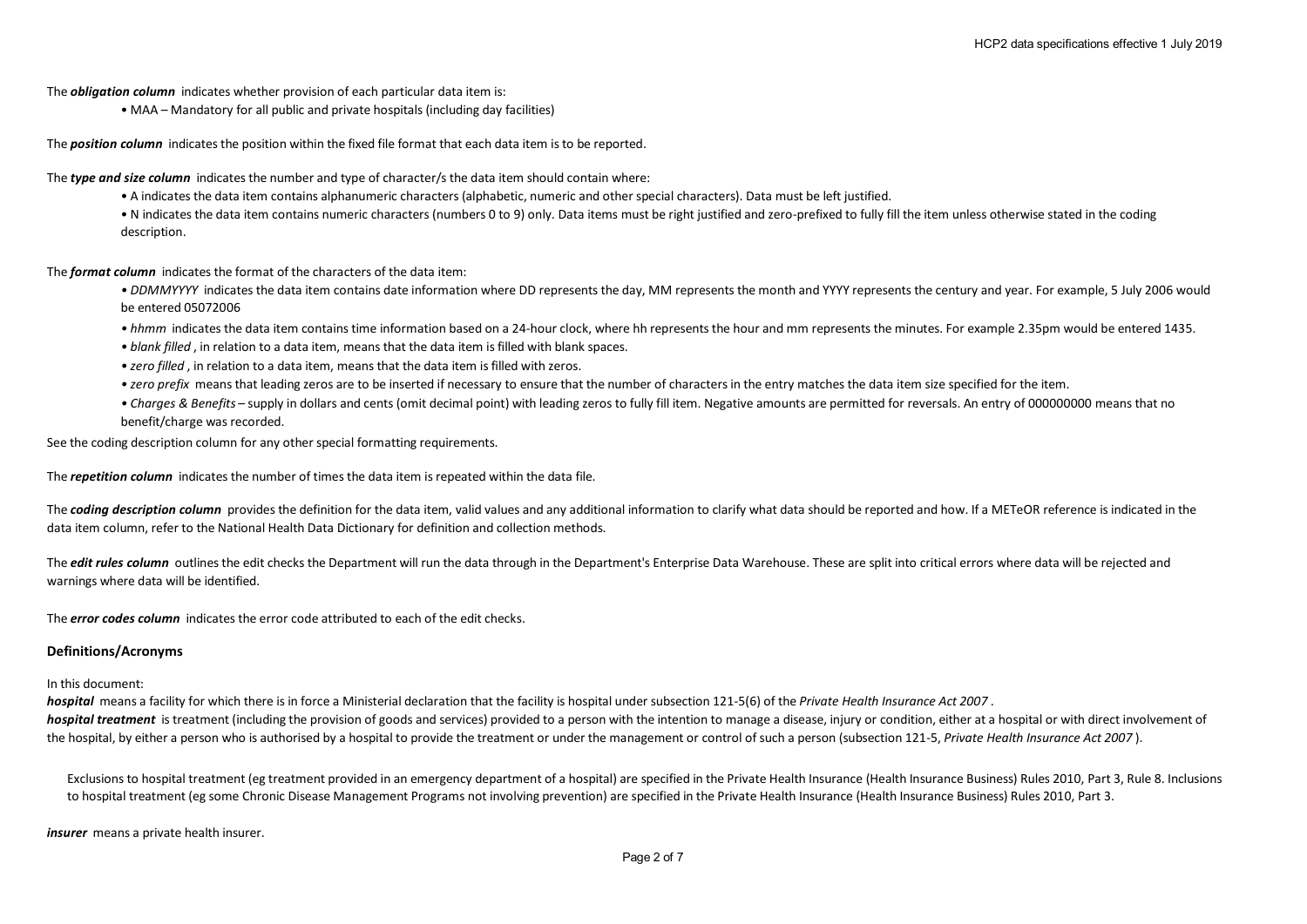*NHDD* means the (most current version of the) 'National Health Data Dictionary', accessible via the Metadata Online Registry (METeOR). service is the period reported in the record. It can relate to an individual service event or program, or a number of services events covered during the period of a claim. *service event* means an interaction between one or more health care providers with one or more persons for assessment, care, consultation and/or treatment. **PHIAC** means the Private Health Insurance Administration Council.

# **Further information**

For further information about the HCP requirements, please see the following websites:

General information about the data collection

http://www.health.gov.au/internet/main/publishing.nsf/Content/health-casemix-data-collections-about-HCP

List of Hospital provider numbers

To request a list of hospital provider numbers please email: hcp@health.gov.au

Metadata and health dictionary specifications

http://meteor.aihw.gov.au/content/index.phtml/itemId/181162

For private health insurance industry information

http://www.apra.gov.au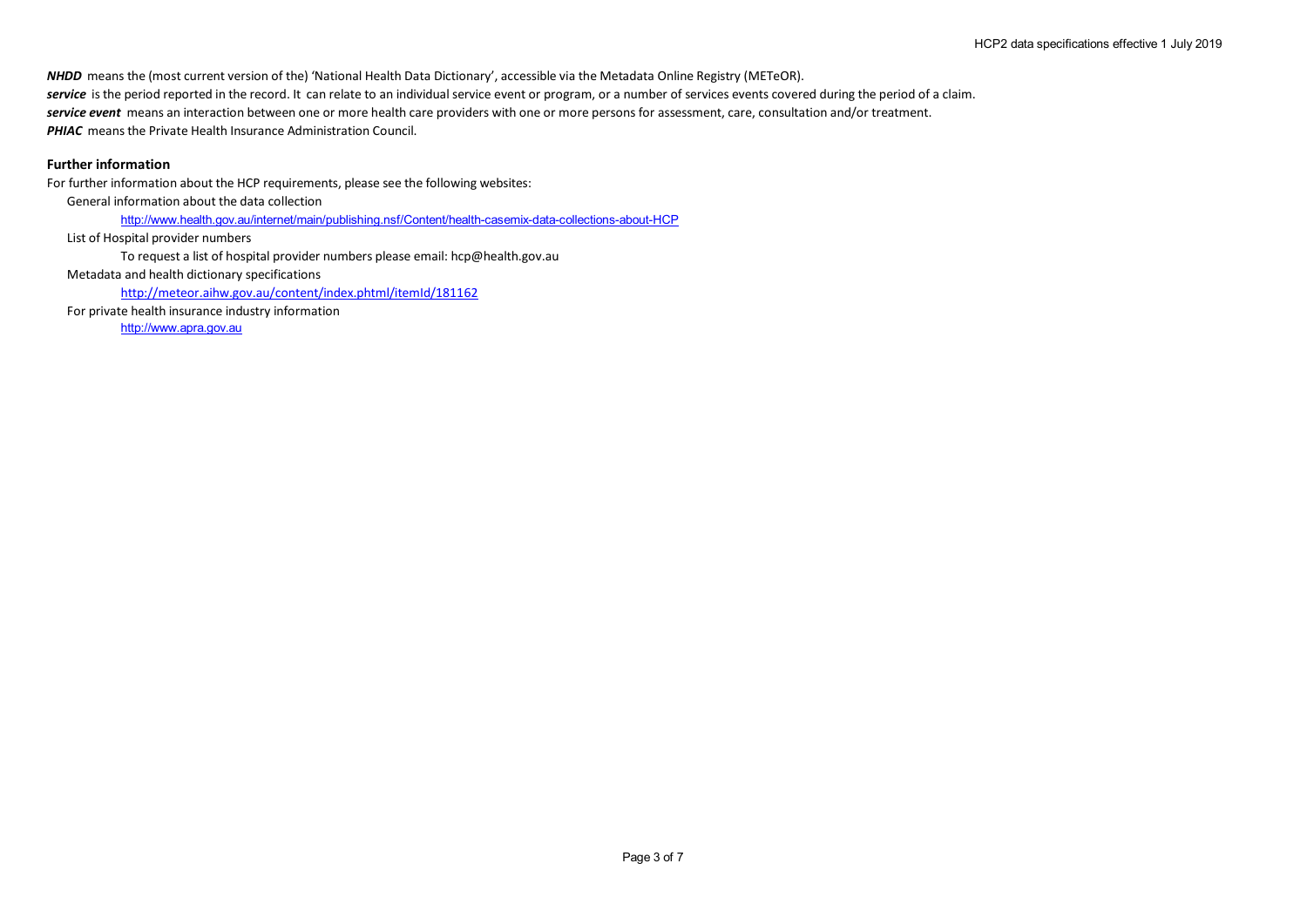| #              | $ $ Item           |                         | <b>Quantity</b>               | Type & size | Format        | Values/description                                                      | <b>Edit Rules</b>                                                  | <b>Error Code/s</b> |
|----------------|--------------------|-------------------------|-------------------------------|-------------|---------------|-------------------------------------------------------------------------|--------------------------------------------------------------------|---------------------|
|                | <b>FILE HEADER</b> |                         | one per physical file of data | A(8)        | YYYYMM        | Valid value 'HCPDATA2'                                                  |                                                                    |                     |
| $\overline{2}$ |                    |                         |                               | A(3)        |               | Source identifier (INSURER (or other) IDENTIFIER)                       | Reject file if not same as specified in the<br>physical file name. | HE02.0              |
|                |                    |                         |                               |             |               |                                                                         | Reject file if not a valid insurer code.                           | HE02.1              |
|                |                    |                         |                               | A(6)        |               | YEAR-MONTH (last month of the claims processing quarter                 | Reject file if not in format YYYYMM.                               | HE03.0              |
|                |                    |                         |                               |             |               | reported)                                                               | Reject file if does not match the month year                       | HE03.1              |
|                |                    |                         |                               |             |               |                                                                         | specified in the physical file name.                               |                     |
|                |                    |                         |                               | N(2)        |               | The number of Insurers' data in this file; valid values 1-99 eg. > 1 if | If present, reject file if not $= 1$ or 01.                        | HE04                |
|                |                    |                         |                               |             |               | one organisation is reporting multiple affiliated insurers              |                                                                    |                     |
| 5              | May be repeated    | <b>INSURER HEADER</b>   | one per Insurer               | A(1)        | <b>YYYYMM</b> | Valid value 'B'                                                         | <b>Reject file if not = 'B'</b>                                    | HE05                |
| 6              | within a file      |                         |                               | A(3)        |               | <b>INSURER IDENTIFIER</b>                                               | Reject file if not same as Source identifier                       | HE06                |
|                |                    |                         |                               |             |               |                                                                         | value in FILE HEADER section item 2 above.                         |                     |
|                |                    |                         |                               | A(6)        |               | YEAR-MONTH (last month of the claims processing quarter                 | Reject file if not same as YEAR-MONTH value HE07                   |                     |
|                |                    |                         |                               |             |               | reported)                                                               | In FILE HEADER section item 3 above.                               |                     |
| $\overline{8}$ |                    | <b>ISERVICE RECORDS</b> | many per Insurer              | A(112)      |               | 112 characters; record type of 'O' followed by 111 character record     |                                                                    |                     |
|                |                    |                         |                               |             |               | as specified in this document                                           |                                                                    |                     |
| $\overline{9}$ |                    | <b>IINSURER TRAILER</b> | one per Insurer               | A(1)        |               | Valid Value 'T'                                                         | Reject file if not = 'T'                                           | HE09                |
| 10             |                    |                         |                               | A(3)        |               | <b>INSURER IDENTIFIER</b>                                               | Reject file if not same as Source Identifier                       | <b>HE10</b>         |
|                |                    |                         |                               |             |               |                                                                         | value in FILE HEADER section item 2 above.                         |                     |
|                |                    |                         |                               | N(6)        |               | Number of service episode records                                       | If present, reject file if not numeric                             | HE1'                |
|                | 12 FILE TRAILER    |                         | one per physical file of data | A(1)        |               | Valid value 'Z'                                                         | Reject file if not 'Z'                                             | <b>HE12</b>         |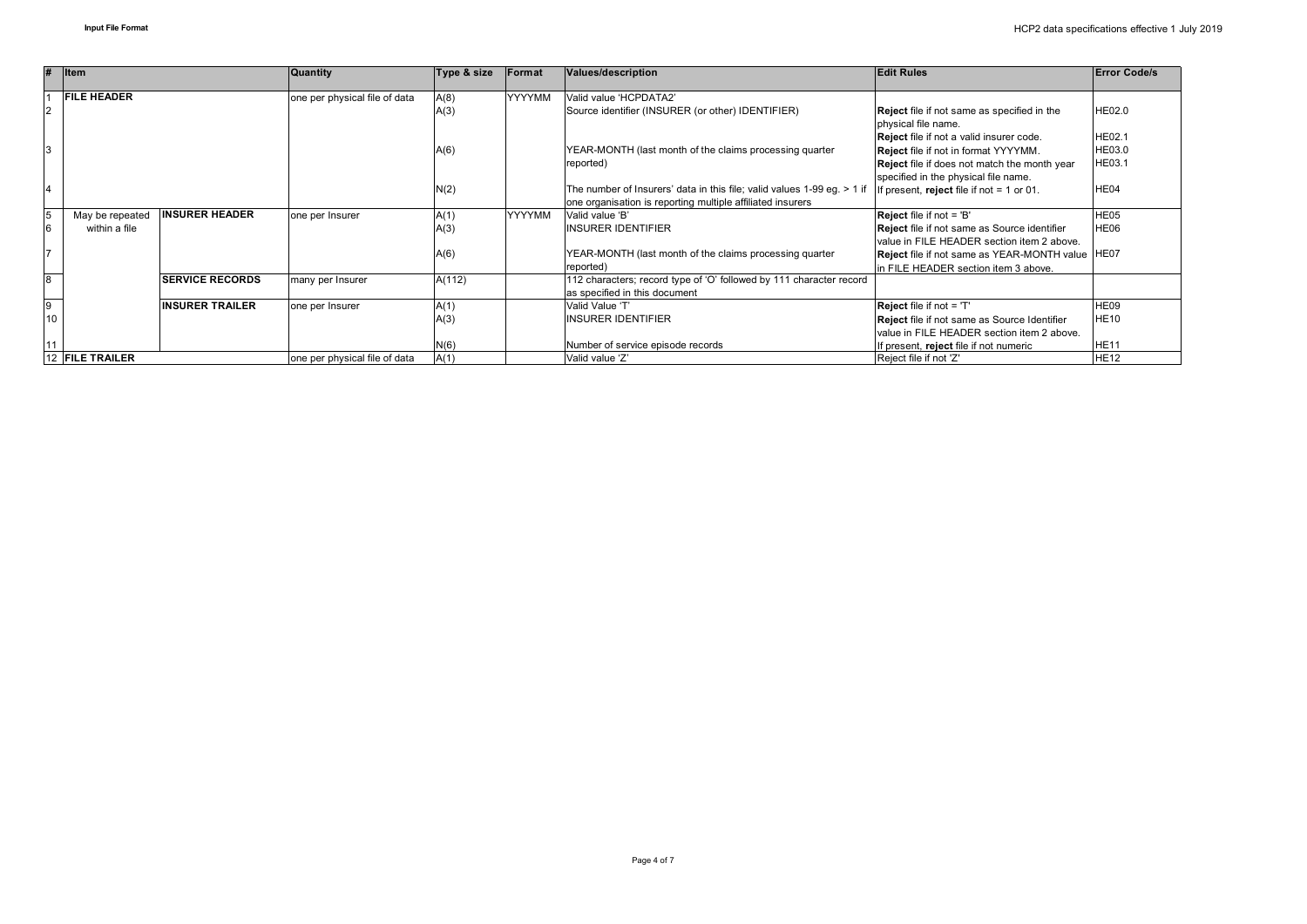| <b>No</b> | Data Item                             | <b>METeOR</b><br>identifier | <b>ECLIPSE</b><br>lidentifier | Obligation Position Position Type & | <b>Start</b> | End | size  | Format                                                                             | <b>Repetition Coding description</b>                                                                                                                                                                                                                                                                                                                                                        | <b>Edit Rules</b>                                                                                           | Error<br>code/s       |
|-----------|---------------------------------------|-----------------------------|-------------------------------|-------------------------------------|--------------|-----|-------|------------------------------------------------------------------------------------|---------------------------------------------------------------------------------------------------------------------------------------------------------------------------------------------------------------------------------------------------------------------------------------------------------------------------------------------------------------------------------------------|-------------------------------------------------------------------------------------------------------------|-----------------------|
|           | Insurer identifier                    |                             |                               | <b>MAA</b>                          |              | 3   | A(3)  | Left justify                                                                       | Insurer identifier from a list of registered private health insurers.                                                                                                                                                                                                                                                                                                                       | <b>Reject</b> record if not same as Source<br>Identifier value in FILE HEADER<br>item 2.                    | SE001.1               |
| 2         | Person Identifier                     |                             |                               | <b>MAA</b>                          |              | 24  | A(21) | Left justify                                                                       | This is an insurer-specific person identifier, unique within an<br>establishment or agency, regardless of any change in<br>membership.<br>This number should be consistently used for each event or<br>episode that a person receives so that a patient's journey can be<br>constructed regardless of place of care.                                                                        | <b>Reject</b> record if blank                                                                               | <b>SE002</b>          |
| l3        | Provider (hospital) code              |                             |                               | <b>MAA</b>                          | 25           | 32  | A(8)  | <b>NNNNNNNA</b>                                                                    | The hospital provider number.<br>Provider number must be 8 characters in length (include leading<br>zeros) and in upper case.<br>"OVERSEAS" = overseas provider<br>Format: 0NNNNNNA                                                                                                                                                                                                         | Reject record if not (a valid 8<br>character Commonwealth provider<br>number or 'OVERSEAS').                | SE003                 |
|           | Hospital type                         |                             |                               | <b>MAA</b>                          | 33           | 33  | N(1)  |                                                                                    | The type of hospital.<br>$1 = \text{public}$<br>$2$ = private<br>$3$ = private day facility<br>$4 =$ public day facility                                                                                                                                                                                                                                                                    | Reject record if not (1, 2, 3 or 4).<br>Identify if Hospital type does not<br>match provider hospital table | <b>SE004</b><br>SW004 |
| 5         | <b>Hospital contract status</b>       |                             |                               | <b>MAA</b>                          | 34           | 34  | A(1)  |                                                                                    | The payment arrangement the insurer has with the hospital<br>Y = a hospital with which a lnsurer has a contract<br>$N = a$ hospital with which the Insurer does not have a contract.<br>$T = a$ hospital is paid under 2nd Tier benefit arrangement<br>$B = a$ hospital is paid under a "Bulk payment" arrangement                                                                          | Reject record if not ('Y' or 'N' or 'T'<br>or 'B').                                                         | <b>SE005</b>          |
| 6         | Service charge                        |                             |                               | <b>MAA</b>                          | 35           | 43  | N(9)  | Right justify<br>Zero prefix<br><b>\$\$\$\$\$\$\$cc</b><br>(omit decimal<br>point) | The gross charge raised for the service event(s) or program<br>reported in this record provided within the service start and end<br>date.<br>Reversals are permitted and the negative sign must be the first<br>character $-$ eg "-00010000".<br>Zero fill if no amount charged.                                                                                                            | Reject record if not numeric                                                                                | <b>SE006</b>          |
|           | Service benefit                       |                             |                               | <b>MAA</b>                          | 44           | 52  | N(9)  | Right justify<br>Zero prefix<br><b>\$\$\$\$\$\$\$cc</b><br>(omit decimal<br>point) | The gross benefit paid for the service event(s) or program<br>reported in this record provided within the service start and end<br>date.<br>Reversals are permitted and the negative sign must be the first<br>character - eq "-00010000".<br>Zero fill if no amount paid (treatment where no benefit is paid is<br>out of scope for the collection, but will not be rejected if supplied). | Reject record if not numeric                                                                                | <b>SE007</b>          |
| l8<br>l9  | Front end deductible<br>Date of birth |                             |                               | <b>MAA</b>                          | 53           | 61  | N(9)  | Right justify<br>Zero prefix<br>\$\$\$\$\$\$\$cc<br>(omit decimal<br>point)        | The amount of Front End Deductible (excess) deducted from the<br>benefit otherwise payable by the Insurer to the hospital.<br>Reversals are permitted and the negative sign must be the first<br>character - eg "-00010000".<br>Zero fill if not applicable.                                                                                                                                | Reject record if not numeric                                                                                | <b>SE008</b>          |
|           |                                       | 287007                      |                               | <b>MAA</b>                          | 62           | 69  | A(8)  | DDMMYYYY 1                                                                         | The date of birth of the person.                                                                                                                                                                                                                                                                                                                                                            | Reject record if not in format<br><b>DDMMYYYY</b>                                                           | <b>SE009</b>          |
| 10        | <b>Sex</b>                            | 335126                      |                               | <b>MAA</b>                          | 70           | 70  | N(1)  |                                                                                    | The distinction between male, female, and others who do not<br>have biological characteristics typically associated with either the<br>male or female sex, as represented by a code.<br>$1 = Male$<br>$2$ = Female<br>$3 = Other$<br>$9$ = Not stated / inadequately described                                                                                                              | Reject record if not (1, 2, 3 or 9).                                                                        | SE010                 |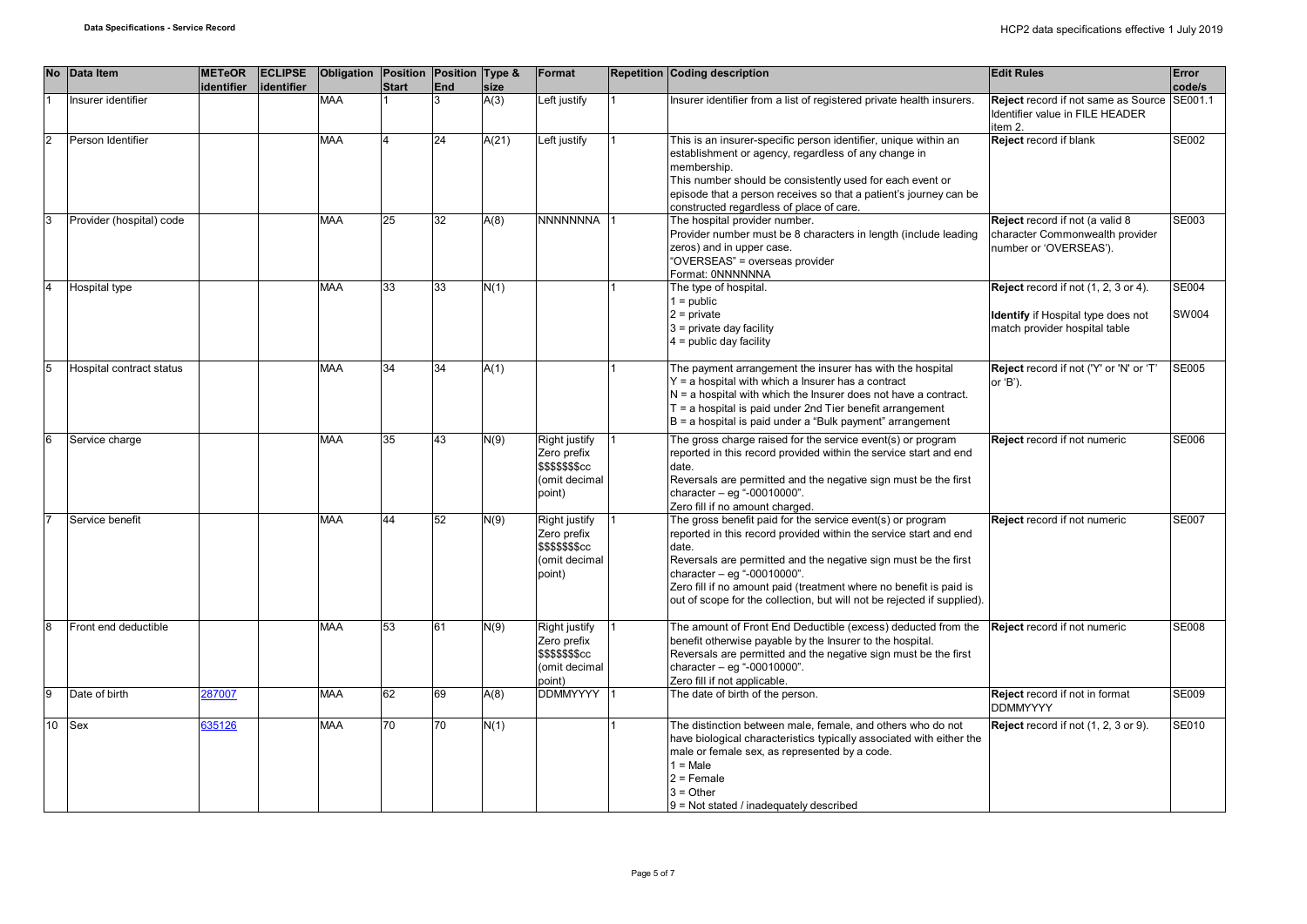|    |    | No Data Item          | <b>METeOR</b><br>identifier | <b>ECLIPSE</b><br>identifier | Obligation Position Position Type & | <b>Start</b> | End | size  | Format                       | <b>Repetition Coding description</b>                                                                                                                                                                                                                                                                                                                                                                                                                                                                                                                                                                                                                                                                                                                                                                                                                                                                                                                                                                                                   | <b>Edit Rules</b>                                                         | Error<br>code/s |
|----|----|-----------------------|-----------------------------|------------------------------|-------------------------------------|--------------|-----|-------|------------------------------|----------------------------------------------------------------------------------------------------------------------------------------------------------------------------------------------------------------------------------------------------------------------------------------------------------------------------------------------------------------------------------------------------------------------------------------------------------------------------------------------------------------------------------------------------------------------------------------------------------------------------------------------------------------------------------------------------------------------------------------------------------------------------------------------------------------------------------------------------------------------------------------------------------------------------------------------------------------------------------------------------------------------------------------|---------------------------------------------------------------------------|-----------------|
| 11 |    | Postcode - Australian | 611398                      |                              | <b>MAA</b>                          | 71           | 74  | N(4)  | Right justify<br>Zero prefix | The numeric descriptor for a postal delivery area, aligned with<br>locality, suburb or place for the address of a person.<br>Codes 9999 = unknown postcode<br>and $8888 = 0$ verseas<br>will be used instead of METeOR codes 0097, 0098, 0099.                                                                                                                                                                                                                                                                                                                                                                                                                                                                                                                                                                                                                                                                                                                                                                                         | Reject record if not (a valid<br>Australian postcode or 9999 or<br>8888). | SE011           |
|    | 12 | Service start date    |                             |                              | <b>MAA</b>                          | 75           | 82  | A(8)  | DDMMYYYY 1                   | The date on which a service event or program of treatment<br>commenced.<br>This may relate to an individual service event date, the date of the<br>first service event in a program of care, or the first service event<br>included in the claim for this record.                                                                                                                                                                                                                                                                                                                                                                                                                                                                                                                                                                                                                                                                                                                                                                      | Reject record if not in format<br><b>DDMMYYYY</b>                         | <b>SE012</b>    |
|    | 13 | Service end date      |                             |                              | <b>MAA</b>                          | 83           | 90  | A(8)  | DDMMYYYY 1                   | The date on which a service event(s) or program of treatment was <b>Reject</b> record if not in format<br>completed.<br>This may relate to an individual service event date, the date of the date.<br>last service event in a program of care, or the last service event<br>included in the claim for this record.                                                                                                                                                                                                                                                                                                                                                                                                                                                                                                                                                                                                                                                                                                                     | DDMMYYYY, or if not ≥ event start                                         | <b>SE013</b>    |
| 14 |    | Service specialty     |                             |                              | <b>MAA</b>                          | 91           | 93  | N(3)  | Left justify                 | A description of the service event or program for which the service <b>Reject</b> record if not valid code<br>relates.<br>001 = Acupuncture / Acupressure<br>$002$ = Chiropractic<br>003 = Community, Home, District Nursing<br>$004 = Dental$<br>$005$ = Dietetics<br>006 = Domestic Assistance<br>007 = Maternity Services<br>008 = Occupational Therapy<br>$009 = Optical$<br>010 = Orthoptics (Eye Therapy)<br>011 = Osteopathic Services<br>$012$ = Physiotherapy<br>013 = Podiatry (Chiropody)<br>014 = Psych/Group Therapy<br>015 = Speech Therapy<br>$016 =$ Other<br>022 = Rehabilitation - General<br>023 = Oncology Maintenance Services<br>024 = Wound Management<br>025 = Minor Procedures and Consultations<br>026 = Major Procedures<br>027 = Stomal Therapy<br>028 = Care of Implanted Catheter<br>029 = Accommodation<br>Preventative Health/Health Management Program:<br>017 = Cardiac Rehabilitation Program<br>$018 = Diabetes$<br>019 = Weight Loss Program<br>020 = Quit Smoking Program<br>021 = Other Program |                                                                           | SE014           |
|    | 15 | Service codes         |                             |                              | <b>MAA</b>                          | 94           | 108 | A(15) | eft justify                  | An insurer-specific code that represents the type of treatment<br>provided. To be refined with the assistance of insurers and<br>hospitals. Insurers to submit their in-house codes for inclusion in<br>the Department's Enterprise Data Warehouse.                                                                                                                                                                                                                                                                                                                                                                                                                                                                                                                                                                                                                                                                                                                                                                                    | <b>Identify</b> if code not in insurer-<br>specific list                  | SW015           |